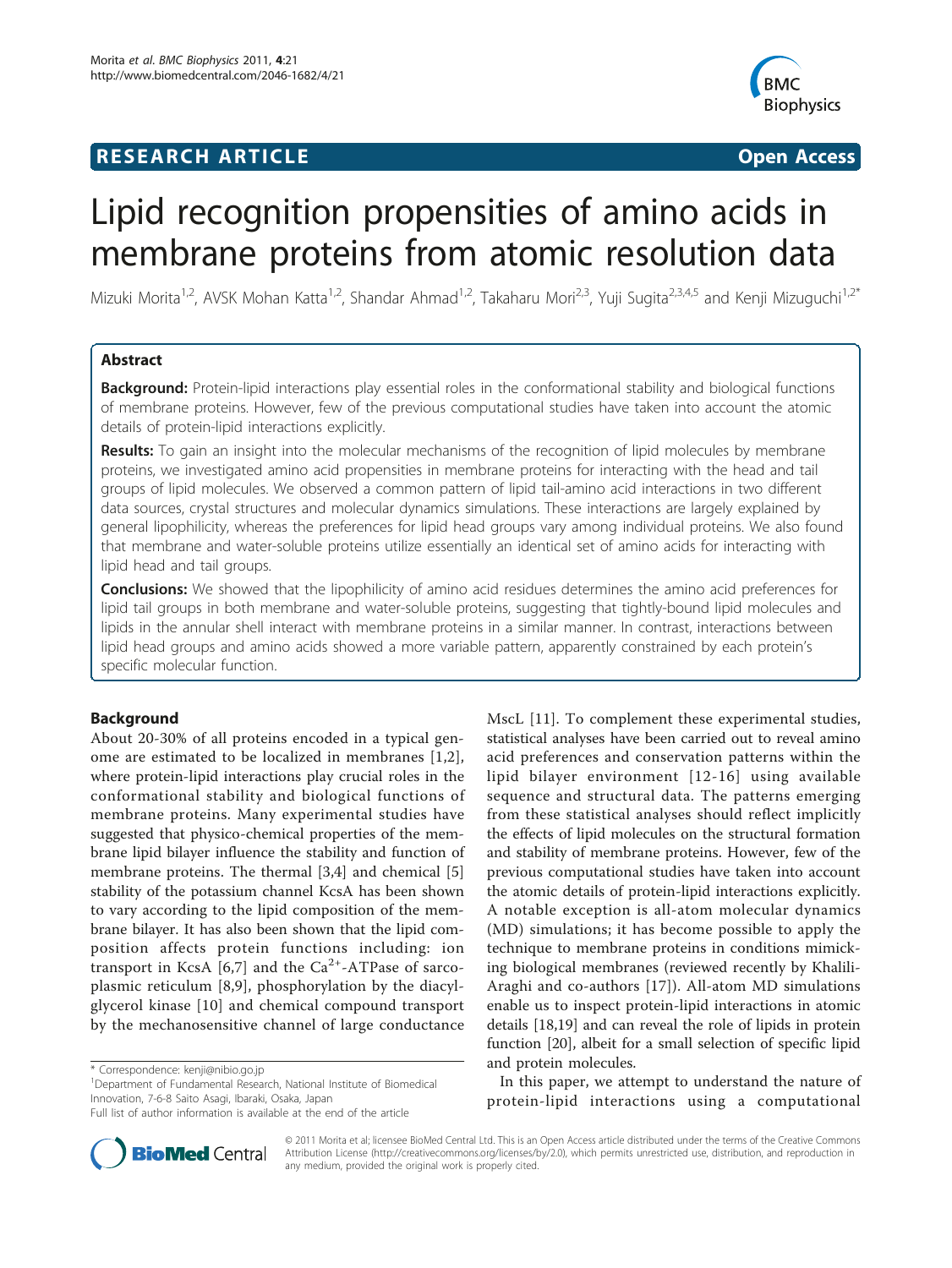approach. Given the limited number of crystal structures containing lipid molecules, we decided to combine all known biological phospholipids together and classify the atomic interactions into those involving the "head" and "tail" parts of the lipids. The head and tail groups can be found in most phospholipids constituting a biological membrane and define one of the most essential chemical features of these molecules. Thus, we ask more specifically: "How are the head and tail portions of lipid molecules recognized by amino acid residues in membrane proteins?"

To answer this question, we utilized two available data sources, crystal structures and MD trajectories. Using the crystal structure data, we can include and examine various kinds of proteins and lipids, although the number of lipid molecules observed in each solved structure is limited. Using the MD data, we can obtain detailed information about all the lipid molecules surrounding a protein, although such an analysis is possible only for a small set of protein and lipid types. The combination of these two data sources allows us to assess the biases resulting from a limited variety of data in each data source. The results revealed a common pattern of lipid tail-amino acid interactions observed in both the crystal structures and MD trajectories. We show that the recognition of lipid tails can be explained largely by general lipophilicity and that this effect dominates in the two different situations represented by the crystal structure and MD datasets. In contrast, lipid head groups showed a more complicated and diverse pattern and we discuss how our observations can be related to known experimental data and previously proposed concepts concerning protein-lipid interactions.

#### Methods

#### Lipid definition and dataset

Lipids in this paper were defined as phosphoglycerides that consisted of one or two fatty acids linked through glycerol phosphate to zero or one polar group, and their mimetic compounds. First, an initial list of three-letter HET IDs of lipids in the Protein Data Bank (PDB) [\[21](#page-10-0)] was obtained by keyword searches against the Chemical Component Dictionary (CCD) through Ligand Expo [[22\]](#page-10-0) and PDBeChem [[23\]](#page-10-0) using all the MeSH terms below 'Glycerophosphates' in the MeSH hierarchy. Next, mimetic compounds were found by the "Similar Compound Search" function at PubChem [\[24](#page-10-0)] and RCSB PDB [[25](#page-10-0)]. Finally, all the collected compounds were manually checked to determine whether they met the definition of lipids above. A total of 98 HET IDs were collected (Table 1) and used to search for proteins in contact with lipids in the PDB repository (see the next section).

Table 1 List of HET IDs for the phospholipids considered in this paper

| 2DP              | 3PF             | 3PH        | 3PI        | 4PT              | 6PH             | 6PL              | 7PH             | 8PF             | 9PF             |
|------------------|-----------------|------------|------------|------------------|-----------------|------------------|-----------------|-----------------|-----------------|
| AGA              | B <sub>7N</sub> | CDL.       | - CDN      | CN3              | CN <sub>5</sub> | CN <sub>6</sub>  | CPI.            | DGG             | DI P            |
| <b>DPG</b>       | D <sub>R9</sub> | <b>FPH</b> | GP7        | <b>HGP</b>       | <b>HGX</b>      | <b>HHG</b>       | H15             | IP <sub>9</sub> | 11P             |
| L <sub>3</sub> P | 14P             | 190        | L9R        | I AP             | I HG            | $\overline{110}$ | LOP             | IP3             | I PC.           |
| LPE              | I PP            | <b>IPS</b> | I PX       | MC <sub>3</sub>  | <b>MYY</b>      | <b>NKN</b>       | <b>NKO</b>      | <b>NKP</b>      | <b>NKO</b>      |
| <b>NKR</b>       | OPC.            | 072        | <b>POF</b> | P <sub>3</sub> A | P42             | P61              | PA6             | PRU             | PC <sub>1</sub> |
| PC <sub>2</sub>  | PC <sub>6</sub> | PC7        | PC9        | <b>PCF</b>       | <b>PCK</b>      | <b>PCW</b>       | PD <sub>7</sub> | <b>PDK</b>      | <b>PFF</b>      |
| PFF              | PFH             | <b>PFK</b> | PFV        | PFW              | PFS             | PGK              | <b>PGM</b>      | PGT             | PGV             |
| PGW              | PIB             | PIF        | PIF        | PII              | PIO             | PIC              | PID             | PI X            | <b>POV</b>      |
| PS <sub>2</sub>  | PS6             | PSC.       | <b>PSF</b> | PT <sub>5</sub>  | <b>PTY</b>      | PX4              | <b>XPX</b>      |                 |                 |

#### Crystal structure data of protein-lipid complexes

Using the HET IDs listed in Table 1, a local repository of the PDB (updated on February 9, 2011) was scanned for the crystal structures of proteins that contained these lipid molecules. Retaining only those structures solved at 4.0 Å resolution or better (ignoring structures solved by NMR and other methods, for which resolution was unavailable), a total of 290 protein-lipid complexes were obtained initially, consisting of 1,657 chains. Protein chains that were smaller than 30 residues, that contained one or more non-standard amino acid residues (except for selenomethionine, which was treated as MET) and that had no lipid contacts (see below for the definition of contacts) were removed from this set, leaving 1,497 protein chains. These sequences were clustered using the BLASTClust program (available from the BLAST [\[26](#page-10-0)] distribution) at a 25% sequence identity cutoff, resulting in 148 clusters. Clusters in which all the members had less than five residues in contact with lipids were discarded. The remaining clusters were classified into transmembrane (TM) and non-transmembrane (non-TM) in the following manner. A cluster was initially annotated as either TM, if any of its members was found in the PDBTM [\[27\]](#page-10-0) or OPM databases [\[28](#page-10-0)] (both downloaded on February 6, 2011), or non-TM otherwise. To confirm the presence (or absence) of TM helices, PDB2TMD [[29](#page-10-0)] was run, followed by manual inspection to ensure that all the proteins were correctly annotated as TM or non-TM. From each cluster, the protein chain with the highest number of lipid-contacting residues was selected as the representative, producing 45 TM and 27 non-TM protein chains (Table [2](#page-2-0)).

Although the resolution cutoff for data collection has been set to 4.0 Å, the worst resolution of any included structure was 3.7 Å. Also, only two protein chains in the TM data set had worse than 3.5 Å resolution, and only four had worse than 3.0 Å resolution. All the non-TM structures had 3.0 Å or better resolution. Thus, the final list contained most proteins solved at a decent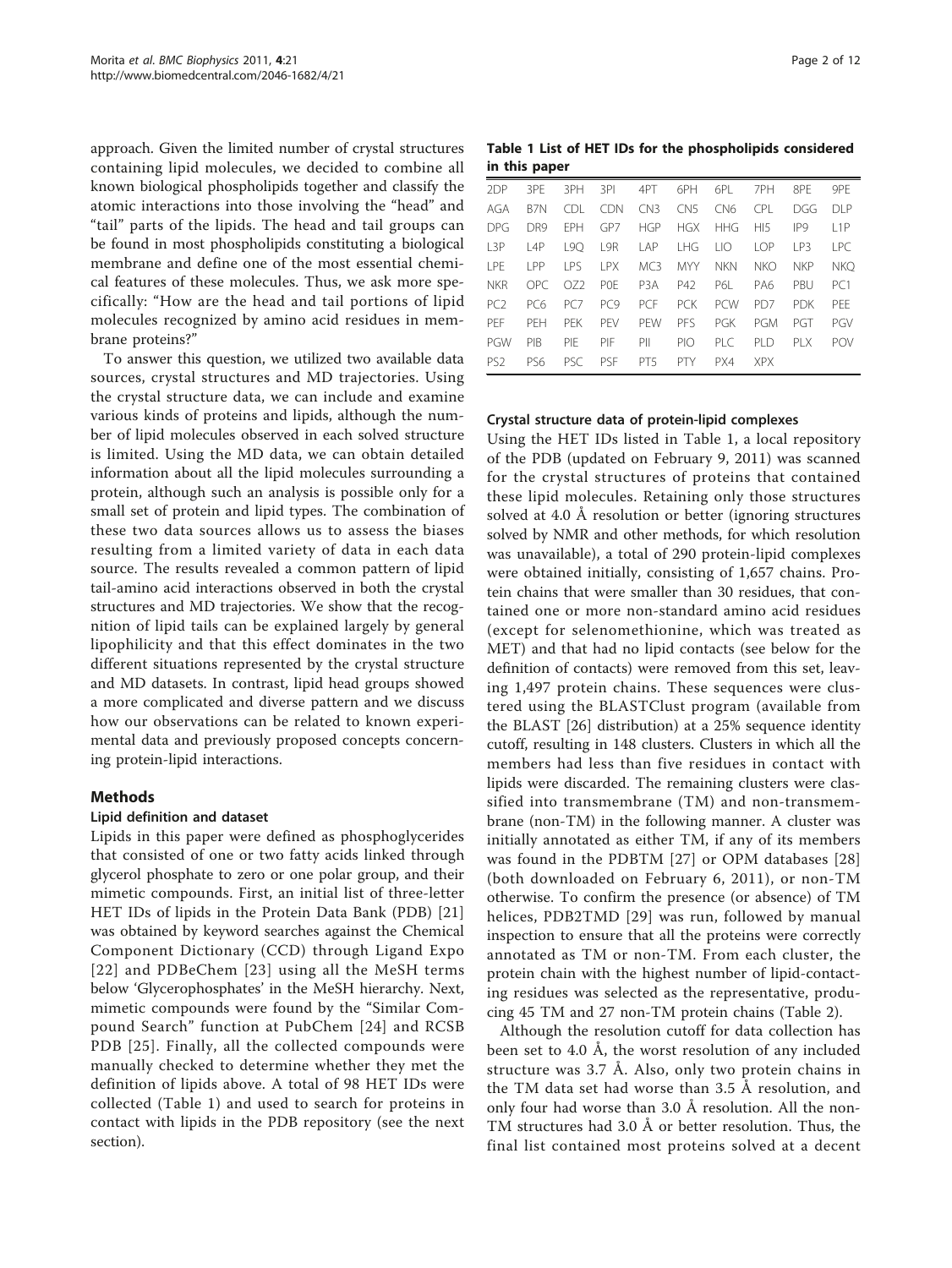| Proteincode <sup>a</sup> | Protein name                                                                        | Lipid code <sup>b</sup>                     | <b>Total</b><br>$\mathsf{contacts}^{\mathsf{c}}$ | Chainlength |
|--------------------------|-------------------------------------------------------------------------------------|---------------------------------------------|--------------------------------------------------|-------------|
|                          | (a) Transmembrane (TM) protein chains                                               |                                             |                                                  |             |
| 1gzm_A                   | Rhodopsin                                                                           | PEF                                         | 5                                                | 329         |
| 1kqg_B                   | Formate dehydrogenase-N (Fdn-N)                                                     | CDL                                         | 7                                                | 289         |
| 1kqg_C                   | Formate dehydrogenase-N (Fdn-N)                                                     | CDL                                         | 5                                                | 216         |
| 1m56_D                   | Cytochrome c oxidase                                                                | PEH                                         | 16                                               | 42          |
| 1nen_C                   | Succinate dehydrogenase (SQR)                                                       | CDN, EPH                                    | 19                                               | 129         |
| 1nen_D                   | Succinate dehydrogenase (SQR)                                                       | <b>CDN</b>                                  | 9                                                | 113         |
| 1pp9_Q                   | Cytochrome bc1 complex                                                              | CDL, PEE                                    | 15                                               | 241         |
| 1pp9_T                   | Cytochrome bc1 complex                                                              | CDL, PEE                                    | 12                                               | 76          |
| $1vf5_D$                 | Cytochrome b6f complex                                                              | OPC                                         | 5                                                | 168         |
| $1vf5_N$                 | Cytochrome b6f complex                                                              | OPC                                         | 6                                                | 202         |
| $1 \times 0i - 1$        | Bacteriorhodopsin (BR)                                                              | L3P                                         | 14                                               | 215         |
| 1xio_A                   | Sensory rhodopsin (SR)                                                              | PEE                                         | 32                                               | 217         |
| 1zoy_D                   | Succinate:ubiquinone oxidoreductase (SQR)                                           | EPH                                         | 10                                               | 102         |
| $2b6o_A$                 | Aquaporin-0 (AQP0)                                                                  | MC3                                         | 27                                               | 235         |
| 2b12                     | Vacuolar-type (V-type) sodium ion-pumping adenosine triphosphatase (Na<br>+-ATPase) | <b>LHG</b>                                  | 14                                               | 156         |
| 2brd_A                   | Bacteriorhodopsin (BR)                                                              | <b>DPG</b>                                  | 47                                               | 222         |
| $2c3e$ $A$               | ADP/ATP translocase 1                                                               | <b>CDL</b>                                  | 40                                               | 293         |
| 2e75_B                   | Cytochrome b6f complex                                                              | OPC                                         | 13                                               | 160         |
| 2e76_F                   | Cytochrome b6f complex                                                              | OPC                                         | 5                                                | 32          |
| 2eau_A                   | $Ca2+-ATPase$                                                                       | PTY                                         | 19                                               | 994         |
| 2eim_W                   | Cytochrome c oxidase                                                                | CDL                                         | 5                                                | 58          |
| 2ein_O                   | Cytochrome c oxidase                                                                | CDL, PEK, PSC                               | 18                                               | 226         |
| 2h89_C                   | Succinate:ubiquinone oxidoreductase (SQR)                                           | PEE                                         | 5                                                | 139         |
| $2hg3_H$                 | Reaction center                                                                     | CDL, PC9                                    | 14                                               | 240         |
| $2hh1_l$                 | Reaction center                                                                     | CDL, PC7, PC9                               | 10                                               | 281         |
| 2hhk_M                   | Reaction center                                                                     | CDL, PGK, PGT                               | 23                                               | 302         |
| $2irv_B$                 | Rhomboid protease (GlpG)                                                            | PGV                                         | 11                                               | 179         |
| $2r9r_B$                 | Voltage-dependent K <sup>+</sup> (Kv) channel                                       | PGW                                         | 35                                               | 386         |
| 2wll_B                   | Potassium Channel (Kir)                                                             | PLC                                         | 6                                                | 266         |
| 2z73_B                   | Rhodopsin                                                                           | PC1                                         | 5                                                | 347         |
| 3a7k_A                   | Halorhodopsin (HR)                                                                  | L1P, L3P                                    | 33                                               | 259         |
| 3abl_N                   | Cytochrome c oxidase                                                                | CDL, PEK, PGV, PSC                          | 29                                               | 513         |
| 3abl_P                   | Cytochrome c oxidase                                                                | CDL, PEK, PGV                               | 85                                               | 259         |
| 3abm_G                   | Cytochrome c oxidase                                                                | CDL, PEK, PGV                               | 25                                               | 83          |
|                          |                                                                                     | PGV                                         | 5                                                |             |
| $3aq4_Z$                 | Cytochrome c oxidase                                                                |                                             |                                                  | 43          |
| 3bz2_A                   | Photosystem II (PSII)                                                               | LHG                                         | 6                                                | 335         |
| $3bz2_C$                 | Photosystem II (PSII)                                                               | LHG                                         | 5                                                | 447         |
| 3bz2_D                   | Photosystem II (PSII)                                                               | LHG                                         | 6                                                | 340         |
| $3cx5_C$                 | Cytochrome bc1 complex                                                              | 6PH, 7PH, 8PE, 9PE, CN3,<br>CN <sub>5</sub> | 42                                               | 385         |
| 3ddl_B                   | Xanthorhodopsin (XR)                                                                | PCW, PX4                                    | 6                                                | 250         |
| 3eam_C                   | Bacterial ligand-gated ion channel homologue (GLIC)                                 | PC1                                         | 23                                               | 311         |
| 3egw_C                   | Nitrate Reductase A (NarGHI)                                                        | AGA                                         | 10                                               | 224         |
| 3emn_X                   | Voltage-dependent anion channel (VDAC) 1                                            | MC3                                         | 7                                                | 283         |
| 3h1j_R                   | Cytochrome bc1 complex                                                              | PEE, PLC                                    | 11                                               | 196         |
| 3h1j_W                   | Cytochrome bc1 complex                                                              | PEE, PLC                                    | 9                                                | 59          |
|                          | (b) Non-transmembrane (non-TM) protein chains                                       |                                             |                                                  |             |
| $1bp1_A$                 | Bactericidal/permeability-increasing protein (BPI)                                  | PC1                                         | 47                                               | 456         |
| 1bwo_A                   | Nonspecific lipid transfer protein (ns-LTP1)                                        | <b>LPC</b>                                  | 20                                               | 90          |

# <span id="page-2-0"></span>Table 2 List of transmembrane (TM) and non-transmembrane (non-TM) protein chains in complex with lipids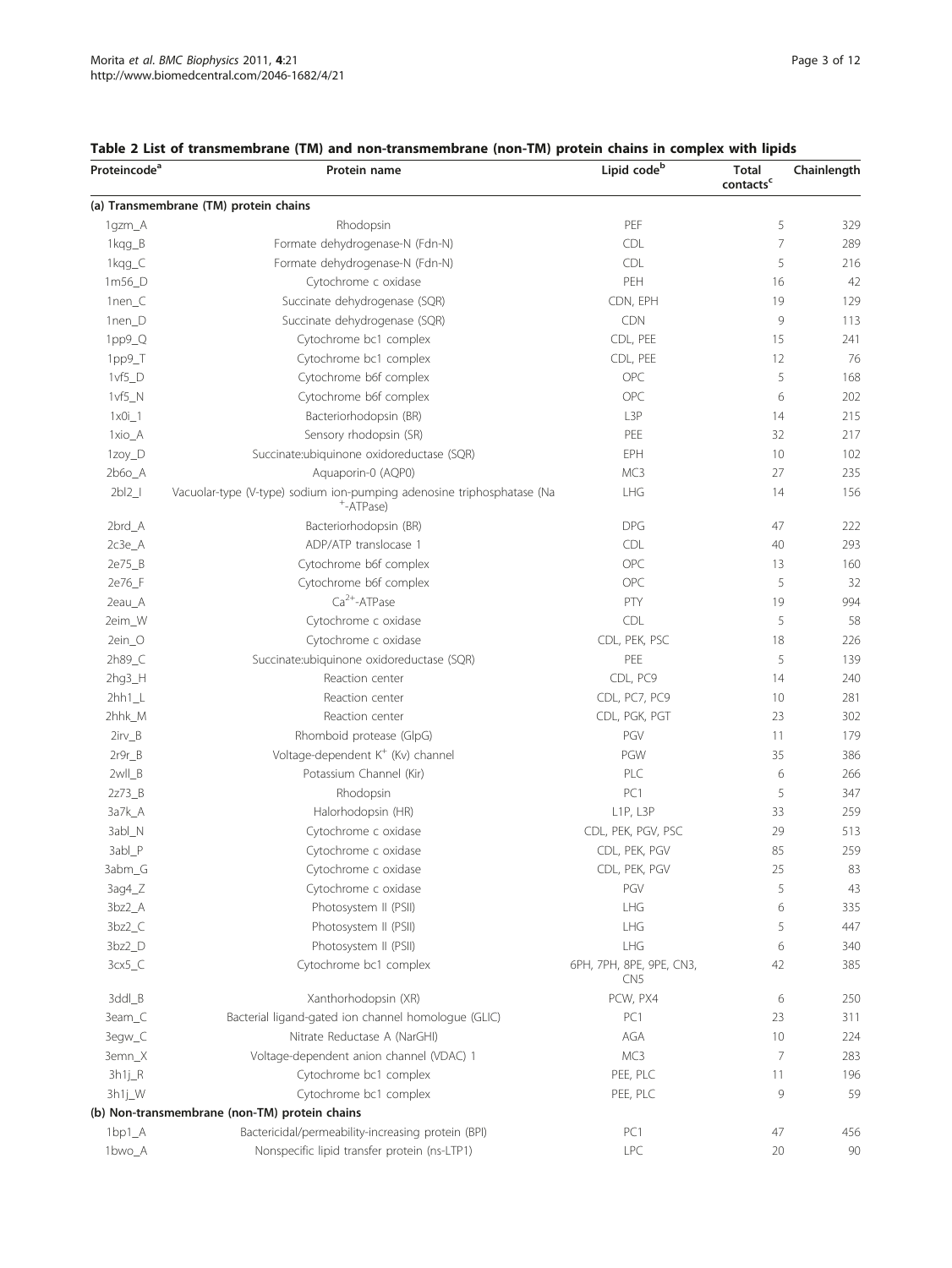| Table 2 List of transmembrane (TM) and non-transmembrane (non-TM) protein chains in complex with lipids |  |  |  |  |
|---------------------------------------------------------------------------------------------------------|--|--|--|--|
| (Continued)                                                                                             |  |  |  |  |

| $1cqx$ $B$          | Flavohemoglobin                                                  | <b>DGG</b> | 15             | 403 |
|---------------------|------------------------------------------------------------------|------------|----------------|-----|
| $118s$ <sub>B</sub> | Phospholipase A2 (PLA2)                                          | LPE        | 11             | 124 |
| 1lsh_A              | Lipovitellin (LV-1N, LV-1C)                                      | PLD        | 53             | 954 |
| 1lsh B              | Lipovitellin (LV-2)                                              | PLD        | 9              | 174 |
| 1s9a B              | 4-chlorocatechol 1                                               | <b>HGP</b> | 13             | 256 |
| 1tuk A              | Type 2 nonspecific lipid transfer protein (ns-LTP)               | <b>PGM</b> | 11             | 67  |
| 1un8_A              | Dihydroxyacetone kinase                                          | <b>MYY</b> | 15             | 542 |
| 1y9t_A              | Lipoprotein MxiM                                                 | <b>HHG</b> | $\overline{7}$ | 110 |
| 1yuc_B              | Nuclear receptor liver receptor homolog 1 (LRH-1)                | EPH        | 22             | 240 |
| 2azq_A              | Catechol 1                                                       | PCF        | $\circ$        | 309 |
| 2e2x B              | Sec14 homology module of neurofibromin                           | PEV        | 22             | 250 |
| 2obd_A              | Cholesteryl ester transfer protein (CETP)                        | <b>PCW</b> | 41             | 472 |
| 2qgu_A              | Phospholipid-binding protein                                     | PEF        | 12             | 179 |
| 2rak_A              | PX-BAR membrane-remodeling unit of sorting nexin 9 (SNX9)        | PIB        | 5              | 382 |
| 2rkn_A              | Defective in induced resistance 1 protein (DIR1)                 | LP3        | 22             | 77  |
| 2vwa B              | Soluble domain of up-regulated in infective sporozoites 3 (UIS3) | PTY        | 12             | 100 |
| $2z0p_D$            | PH domain of Bruton's tyrosine kinase                            | 4PT        | 13             | 161 |
| 2ze9_A              | Phospholipase D                                                  | PD7        | 10             | 504 |
| 3a7c A              | Extracellular domain of Toll-like receptor 2 (TLR2)              | <b>PDK</b> | 13             | 549 |
| 3bib_X              | T cell immunoglobulin mucin protein 4 (TIM-4)                    | PSF        | 9              | 109 |
| 3cx9_A              | Human serum albumin (HSA)                                        | <b>LPX</b> | 17             | 582 |
| 3e3c_B              | Global regulator of LEE repressor (GrIR)                         | <b>HHG</b> | 15             | 118 |
| 3k7t A              | 6-hydroxy-L-nicotine oxidase                                     | GP7        | 17             | 425 |
| $3mdb$ $C$          | Arf-GAP with dual PH domain-containing protein 1                 | IP9        | 9              | 365 |
| 3mtx_B              | Myeloid differentiation factor 1 (MD-1)                          | PGT        | 18             | 140 |

a Protein ID and chain ID.

<sup>b</sup> HET IDs of all contacting lipids in the complex.

 $c$  Total number of residues with lipid contacts.

resolution. All the statistical analyses in this paper were based on these protein chains unless otherwise specified. Although no conscious selection was made, the protein chains in the TM dataset were mostly helical, with the only exception of a beta barrel anion channel protein (PDB:3emn).

# MD simulation data

MD simulations were carried out for three TM proteins, the protein-conducting channel Thermus thermophilus SecYE (ttSecYE) [\[30\]](#page-10-0),  $Ca^{2+}-ATP$ ase of skeltal muscle sarcoplasmic reticulum [[31\]](#page-10-0) and Methanococcus jan $naschii$  SecYE $\beta$  (mjSecYE $\beta$ ) [[32](#page-10-0)], with the membrane lipids POPC (palmitoyl-oleyl-phosophatidylcholine) (for ttSecYE and mjSecYEb) and DOPC (dioleyl-phosphatidylcholine) (for  $Ca^{2+}-ATPase$ ), respectively. MD trajectory data were obtained from the all-atom model simulations of these proteins in the fully hydrated lipid bilayer using the isothermal-isobaric ensemble (NPT) and constant area isothermal-isobaric ensemble (NPAT) [[20](#page-10-0),[30](#page-10-0)[,33\]](#page-11-0). The total simulation length was 100 ns for each simulation run. A total of 1,000 snapshots taken every 100 ps were used for the analysis.

# Amino acid-lipid contacts and propensity scores

Various types of amino acid-lipid contacts exist in protein-lipid complexes. They were broadly grouped into (1) hydrogen-bonded, (2) van der Waals and (3) salt bridges. These contacts were defined by using the HBPLUS program [[34\]](#page-11-0) with the standard atomic radii from the PDB het dictionary [[35](#page-11-0)]. The default definitions of van der Waals interactions and hydrogen bonds were used to identify the amino acid-lipid contacts. According to the algorithm used in HBPLUS, hydrogen atoms were first added to the protein structure and then a hydrogen bond was identified if (i) the donor-acceptor distance was less than  $3.9$  Å, (ii) the hydrogen-acceptor distance was 2.5 Å and (iii) all three angles D-H-A, D-A-AA and H-A-AA were greater than 90°. (D, A, H and AA stands for donor, acceptor, hydrogen, and acceptor antecedents, respectively.) For aromatic interactions, the angles D-A-AX and H-A-AX (for amino-aromatic interactions) were also required to be less than 20°. (Further details and a list of acceptor and donor atoms can be found at [[36](#page-11-0)].) The amino acid residue-lipid contacts were further classified into lipid tail and head group contacts. Specifically, the tail group of a lipid was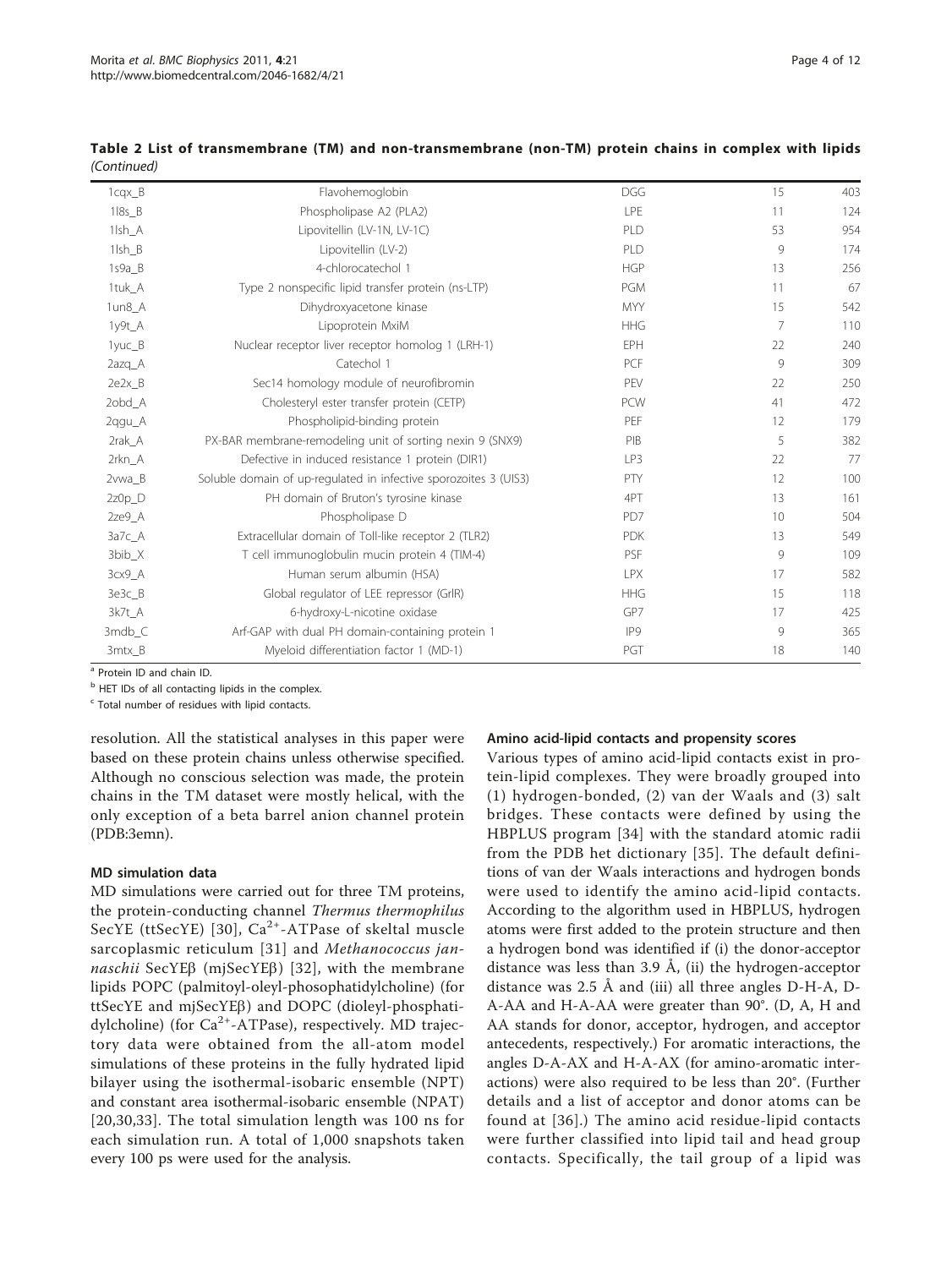defined as the set of all the atoms from the aliphatic tail to the carbon atom next to the carbonyl group of the fatty acid (or the corresponding carbon atom in a mimetic lipid). The head group of a lipid was defined as all the other atoms. The tail groups are predominantly hydrophobic, while the head groups are hydrophilic.

All contact preferences were measured in terms of a propensity score. First, a propensity score for each of the 20 amino acid residues was computed for each protein. The propensity  $P_i$  of residue type i (e.g., LYS;  $i = 1$ ) ... 20) in a protein was defined as the relative number of residues of type  $i$  in contact with lipids, normalized by the overall relative number of residues in contact with lipids:

$$
P_i = \frac{N_i^b / N_i}{N^b / N}
$$
\n<sup>(1)</sup>

where  $N_i^{\,b}$  is the number of lipid binding amino acid residues of type  $i$ ,  $N_i$  is the total number of amino acids of type i,  $N^b$  is the total number of lipid binding residues and N is the total number of amino acid residues. All the counts were made within the given protein sequence. The propensity values range between 0 and ∞. An amino acid propensity value of 1 indicates a neutral preference to binding lipids, while propensity values of <1 and >1 show a low and high preference, respectively. If a residue type was not represented in a protein chain, its propensity was undefined and excluded from further statistics. If a particular amino acid type was present in the chain but was not binding to lipids, its propensity was 0. Finally, the propensity scores thus computed for each protein chain were averaged over a set of proteins to draw comparison between one set (e. g., TM) and another (e.g., non-TM). The standard error of the mean was estimated as  $s/\sqrt{n}$ , where s is the sample standard deviation and  $n$  is the sample size (i.e., the number of protein chains in the set considered, for which the propensity was defined).

We derived all the contact statistics from the entire protein chains including the residues in extra-membranous loops, because lipid-contacting residues were found both in the TM helices and loops and also, to make a natural comparison between the TM and non-TM proteins. Focusing only on the TM regions would not change the overall statistics, as most TM proteins considered had only short loops (with the exception of the MD trajectory data for  $Ca^{2+}-ATP$ ase, for which the large extra-membranous domain was excluded from the analysis).

#### Chi-square test and statistical significance

To determine whether a particular amino acid is statistically significantly over- or under-represented in contact with lipid head or tail atoms, we pooled all the contact counts in the TM or non-TM dataset (considering only those proteins with at least six residues forming a given type of contacts). The expected number  $E_i$  of lipid binding residues of type  $i$  in a given dataset was computed as

$$
E_i = \frac{N_i \cdot N^b}{N}.\tag{2}
$$

where  $N_i$ ,  $N^b$  and N were as above but obtained for the entire dataset. It was then compared with the observed number  $O_i$  of lipid binding residues of type i by using a Chi-square statistic:

$$
\chi_i^2 = \frac{(O_i - E_i)^2}{E_i} \tag{3}
$$

The calculated  $\chi_i^2$  values were converted to p-values using the standard Chi-square table with a single degree of freedom.

#### Propensity in MD trajectories

To calculate propensity scores from the MD data, a contact was defined using a non-integer value equal to the fraction of the snapshots, in which the amino acid residue under consideration was in contact with any lipid molecule. More precisely, the total number  $N_{(k)}^b$  of lipid binding counts for the kth amino acid residue in each MD trajectory was defined as

$$
N_{(k)}^{b} = \frac{\sum_{t} I_{(k)}^{b}(t)}{\sum_{t} 1}
$$
 (4)

where  $I_{(k)}^{b}(t)$  is 1 if the kth amino acid residue was in contact with any lipid molecule in snapshot  $t$ , and  $0$  for no contact. For example, within a trajectory of 1,000 snapshots, if ARG90 is observed to be interacting with lipids in 300 snapshots, then  $N^b$ <sub>(ARG90)</sub> is 0.3. The total number of lipid binding amino acid residues of type i (i. e.,  $N_i^b$  in Eq. 1) can be then obtained by summing up these quantities for all the ARG residues.

#### Lipophilicity scales of amino acids

Comparisons were made between the lipid propensity scores of residues derived from the TM and MD datasets and the thermodynamic free energy of transferring amino acid residues from water to the interface of POPC bilayer and to octanol. The latter (called the lipophilicity scales in this paper) was taken from the data provided in White and Wimley's paper [[37\]](#page-11-0). For the lipophilicity scales, we kept the protonation states of ARG and LYS positive, ASP and GLU negative and HIS neutral.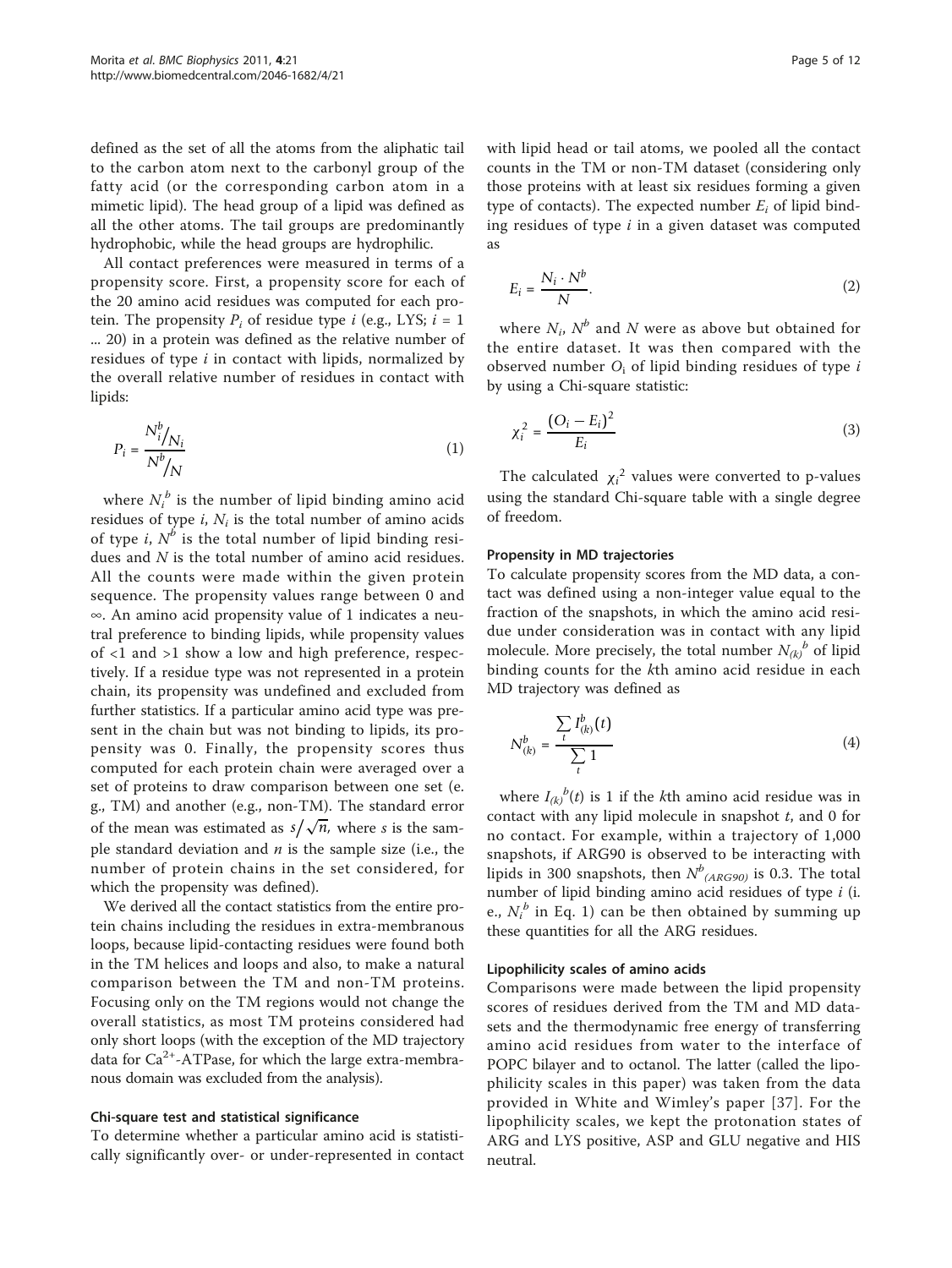<span id="page-5-0"></span>Correlation between propensity values of two datasets Comparisons between residue preferences were made using scatterplots and Pearson's correlation coefficient defined as

$$
C = \frac{n \sum X_i Y_i - \sum X_i \sum Y_i}{\sqrt{n \sum X_i^2 - (\sum X_i)^2} \sqrt{n \sum Y_i^2 - (\sum Y_i)^2}}
$$
(5)

where  $X_i$  and  $Y_i$  represent propensity (or lipophilicity) values of residue type  $i$  in two datasets being compared.

The jackknife estimate of the standard error of the correlation coefficient was obtained as:

$$
\sigma^2 = \frac{N+1}{N} \sum_{i=1}^{N} (C_{(-i)} - )^2
$$
 (6)

where  $C_{(-i)}$  is the correlation coefficient calculated from data with the ith amino acid type removed and  $\langle C \rangle$  is the mean of  $N$  (= 20) such values. The square root of the quantity in Eq. 6 was shown as the estimated standard error.

#### Results

# Amino acid propensities from the crystal structure and MD datasets

Amino acid propensities of membrane proteins contacting with lipid head and tail groups were derived from both crystal structures and MD simulations. Figure 1 shows scatterplots between the propensities from the crystal structure and MD datasets. The correlation coefficients between these two were 0.81 and 0.95 for the lipid head and tail group contacts, respectively (see also Tables [3](#page-6-0) and [4](#page-6-0)). Although good agreements were observed in both the lipid head and tail group contacts, some points in the plot for the head group contacts do not lie close to a straight line (Figure 1a), especially when compared with the plot for the tail group contacts (Figure 1b). When the outliers in the head group plot (TRP, ARG, LYS) were removed, the correlation coefficient rose to 0.88, a value close to that of the tail group without TRP (0.90) (see also Additional file [1](#page-10-0), Fig. S1).

The contact preferences for lipid head groups had larger variance among individual proteins than for tail groups (see Table [3](#page-6-0) and the Discussion section below). Thus, two of the outliers, LYS and ARG, may be due to the small number of proteins in the MD dataset; ttSecYE had more ARG residues than the average in the crystal structure dataset [\[16](#page-10-0)], while mjSecYE $\beta$  had more LYS residues than the average. All these residues clustered in the membrane interfaces, especially on the cytoplasmic side. Such a bias would have resulted in the higher head propensities of LYS and ARG in the MD dataset, although further analysis is needed to confirm



this notion. Particularly high propensities of TRP were observed in both scatterplots, suggesting that TRP residues are more frequently located in the regions that allow direct contacts with lipid molecules than in other regions (see Discussion below).

#### Specific observations for each amino acid residue

Here, we describe the lipid head and tail group preferences of each amino acid residue observed in both the crystal structure and MD datasets (Table [3](#page-6-0)).

Only TRP and TYR were favored by both the lipid head and tail groups. These residues, with their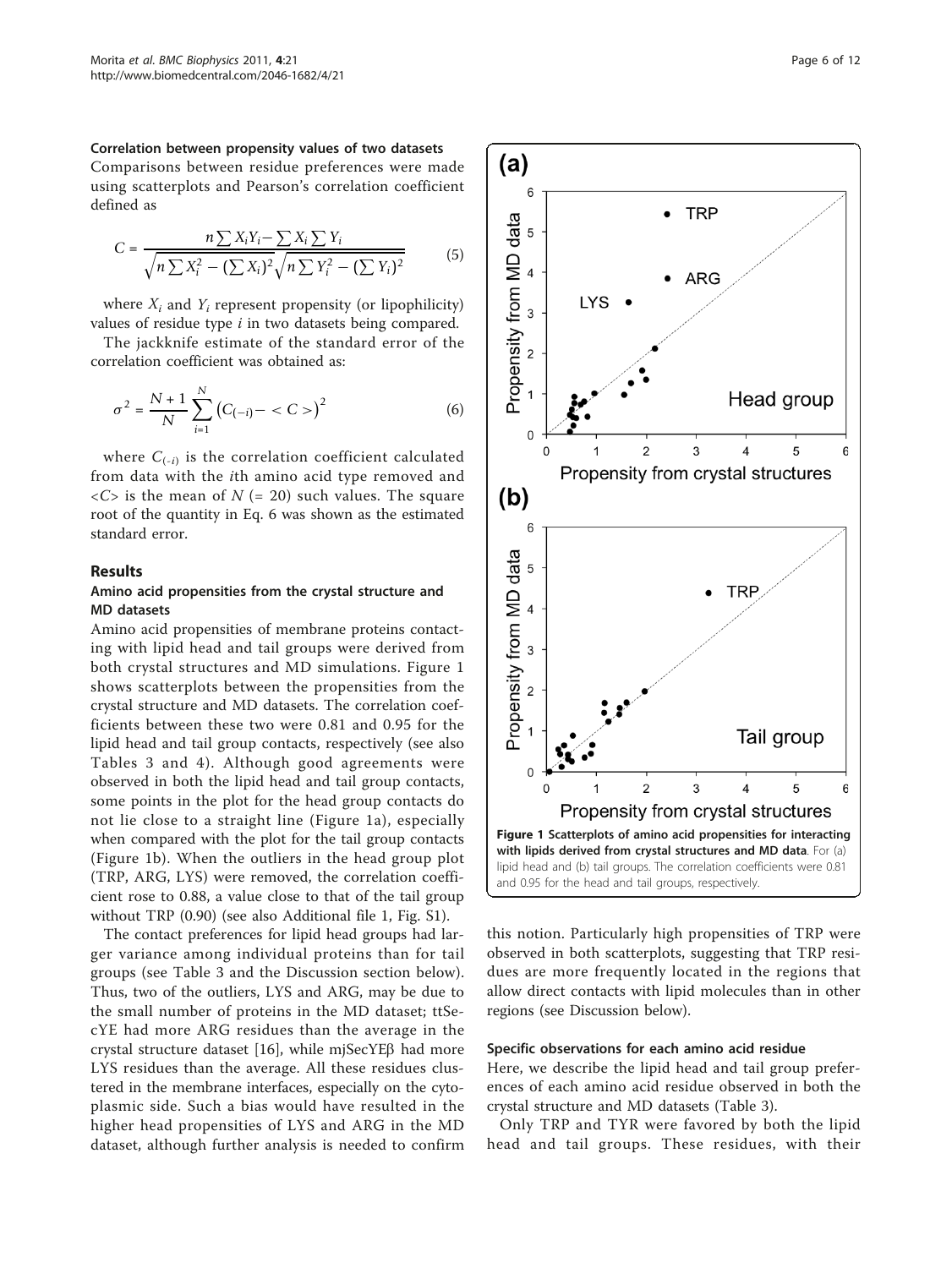<span id="page-6-0"></span>

|            |      | Propensity from crystal structures <sup>a</sup> |      |            |      | Propensity from MD trajectories |            |             |         |  |
|------------|------|-------------------------------------------------|------|------------|------|---------------------------------|------------|-------------|---------|--|
|            |      | Head group                                      |      | Tail group |      | Head group                      | Tail group | <b>POPC</b> | octanol |  |
| TRP        | 2.41 | (1.04)                                          | 3.25 | (0.63)     | 5.44 | 4.38                            | $-1.85$    | $-2.09$     |         |  |
| PHF        | 1.55 | (0.50)                                          | 1.96 | (0.43)     | 0.97 | 1.97                            | $-1.13$    | $-1.71$     |         |  |
| <b>TYR</b> | 2.17 | (0.57)                                          | 1.15 | (0.26)     | 2.12 | 1.45                            | $-0.94$    | $-0.71$     |         |  |
| LEU        | 0.75 | (0.17)                                          | 1.60 | (0.23)     | 0.80 | 1.70                            | $-0.56$    | $-1.25$     |         |  |
| ILE        | 0.47 | (0.09)                                          | 1.46 | (0.27)     | 0.48 | 1.41                            | $-0.31$    | $-1.12$     |         |  |
| <b>CYS</b> | 0.47 | (0.32)                                          | 1.16 | (0.93)     | 0.06 | 1.68                            | $-0.24$    | $-0.02$     |         |  |
| <b>MFT</b> | 0.96 | (0.25)                                          | 1.47 | (0.38)     | 1.01 | 1.56                            | $-0.23$    | $-0.67$     |         |  |

Table 3 Amino acid p lipophilicity scales

The amino acids are sorted in the ascending order of the lipophilicity scale for POPC interface.

<sup>a</sup> Values in parentheses represent the estimated standard error of correlation. The average of the standard error is 0.41 for lipid head and 0.27 for tail groups.

GLY 0.53 (0.20) 0.43 (0.13) 0.42 0.42 0.01 1.15 VAL 0.60 (0.18) 1.24 (0.41) 0.40 1.23 0.07 -0.46 SER 0.68 (0.20) 0.89 (0.25) 0.73 0.44 0.13 0.46 THR 0.82 (0.25) 0.76 (0.15) 0.43 0.35 0.14 0.25 ALA 0.54 (0.15) 0.92 (0.19) 0.22 0.66 0.17 0.50 HIS 1.99 (0.39) 0.53 (0.09) 1.35 0.88 0.17 0.11 ASN 1.92 (0.47) 0.43 (0.13) 1.57 0.31 0.42 0.85 PRO 0.56 (0.37) 0.35 (0.12) 0.77 0.65 0.45 0.14 GLN 1.69 (0.98) 0.51 (0.26) 1.26 0.25 0.58 0.77 ARG 2.42 (0.65) 0.27 (0.21) 3.85 0.43 0.81 1.81 LYS 1.64 (0.58) 0.23 (0.09) 3.26 0.55 0.99 2.80 ASP 0.51 (0.32) 0.06 (0.04) 0.61 0.00 1.23 3.64 GLU 0.56 (0.57) 0.30 (0.13) 0.93 0.12 2.02 3.63

<sup>b</sup> The oxidation state of HIS has been taken as neutral. All ARG and LYS are taken as positively and all ASP and GLU are taken as negatively charged.

amphiphilic nature, play a special role in the membranewater interfaces. The small residues (GLY, SER, THR, ALA, PRO) were excluded from both lipid head and tail groups. Our previous study showed the propensities of the small residues on the protein surface in the TM region and around the membrane interfaces to be low, while those in the buried positions to be high [[16\]](#page-10-0). These residues are thought to stabilize inter-helical contacts through non-conventional hydrogen bonds ( $Ca-$ H...O) [[16,](#page-10-0)[38\]](#page-11-0). The acidic residues (ASP, GLU), but not

the basic ones (HIS, ARG, LYS), were also excluded from both lipid head and tail groups, consistent with the basic residues to occur favorably on the surface of the intracellular interface [\[16](#page-10-0)] (the positive-inside rule [[39](#page-11-0)]).

For lipid head group contacts, hydrophilic residues, both basic (HIS, ARG, LYS) and uncharged polar (ASN, GLN), were favored, except for small (SER and THR) and acidic (ASP, GLU). TRP and TYR were the only hydrophobic residues favored by lipid head groups. For lipid tail group contacts, no hydrophilic residues were

Table 4 Three-way relationships between the amino acid propensities for interacting with lipids from crystal structures and MD trajectories, and lipophilicity scales

|                                              |             | Propensity from crystal<br>structures |            | <b>Propensity from MD</b><br>trajectories | Lipophilicity scale <sup>a</sup> |                               |               |
|----------------------------------------------|-------------|---------------------------------------|------------|-------------------------------------------|----------------------------------|-------------------------------|---------------|
|                                              |             | Headgroup                             | Tailgroup  | Headgroup                                 | <b>Tailgroup</b>                 | <b>POPC</b>                   | octanol       |
| Propensity from crystal structures Headgroup |             | 1.00 (0.00)                           | 0.19(0.38) | 0.81(0.06)                                | 0.32(0.36)                       | $-0.28(0.27)$                 | $-0.16(0.25)$ |
|                                              | Tailgroup   |                                       | 1.00(0.00) | 0.33(0.69)                                | 0.95(0.05)                       | $-0.87(0.07)$                 | $-0.82(0.05)$ |
| Propensity from MD trajectories              | Headgroup   |                                       |            | 1.00(0.00)                                | 0.49(0.66)                       | $-0.24(0.49) -0.06(0.40)$     |               |
|                                              | Tailgroup   |                                       |            |                                           | 1.00(0.00)                       | $-0.84$ (0.05) $-0.75$ (0.07) |               |
| Lipophilicity scale <sup>a</sup>             | <b>POPC</b> |                                       |            |                                           |                                  | 1.00(0.00)                    | 0.92(0.03)    |
|                                              | octanol     |                                       |            |                                           |                                  |                               | 1.00 (0.00)   |

All-against-all correlation coefficients between the properties presented in Table 3. Values in parentheses represent standard error in correlation (see Methods). <sup>a</sup> The oxidation state of HIS has been taken as neutral. All ARG and LYS are taken as positively and all ASP and GLU are taken as negatively charged.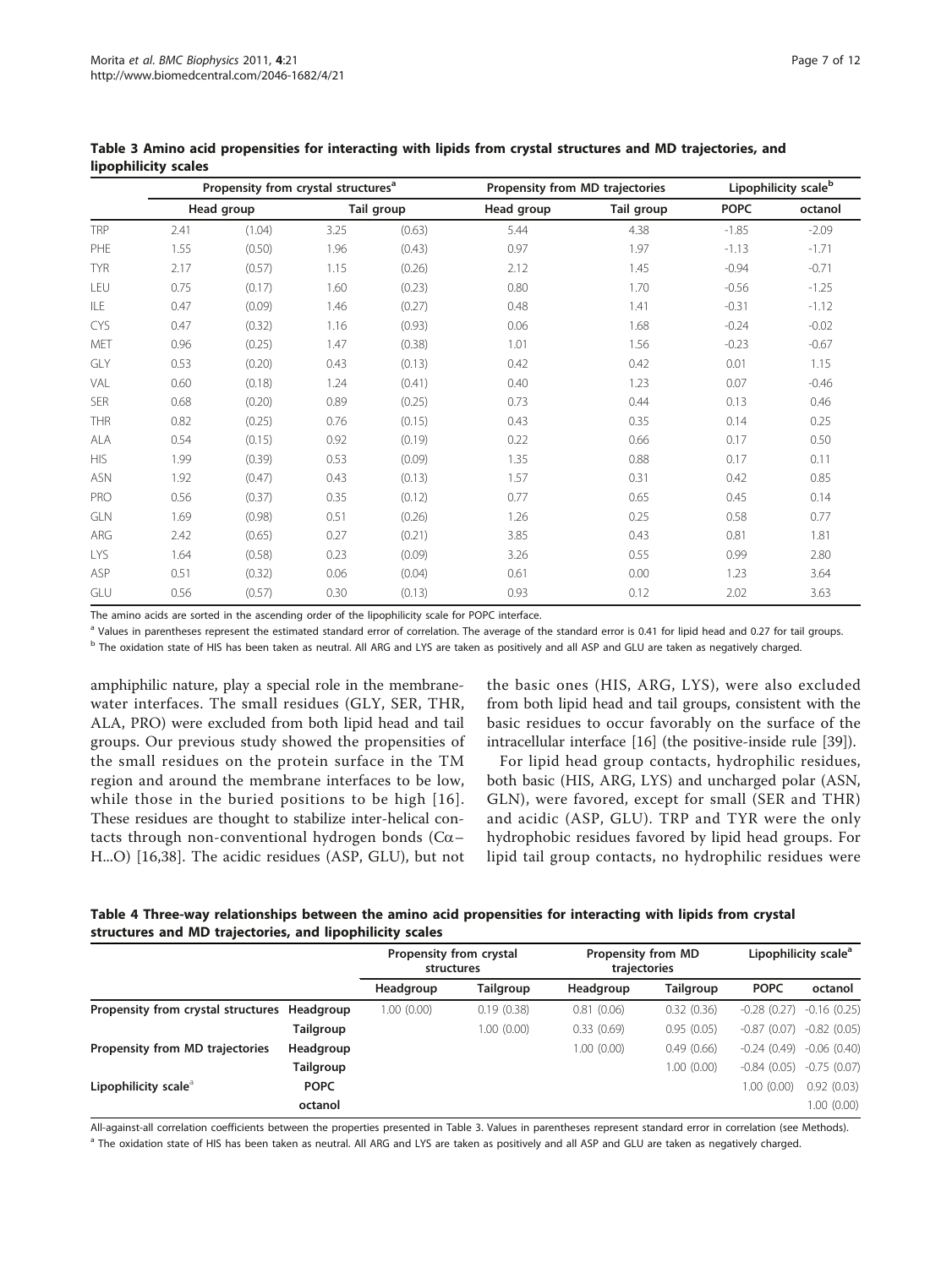propensities and the lipophilicity scales, as described in Methods.) The amino acid propensities and the lipophilicity scales are summarized in Table [3,](#page-6-0) and a comprehensive list of correlation coefficients between the three sets of values is shown in Table [4.](#page-6-0)

The propensities for the tail group atomic contacts, derived from both the crystal structure and MD datasets, were highly correlated with the lipophilicity scales (with the correlation ranging from 0.75 to 0.87, Figure 2). However, the propensities for the head group atomic contacts were poorly correlated with the lipophilicity scales (with the correlation ranging from 0.06 to 0.28). This observation suggests that the lipid tail group propensities can be largely described by the free energy of transfer of model peptides.

#### Comparison with non-TM data

Amino acid propensities for contacting with lipids were derived also from a set of non-TM proteins and compared with those derived from the TM dataset. A summary of the Chi-square statistics for lipid contacts of all 20 amino acid residues in the TM and non-TM proteins is presented in Table [5](#page-8-0).

Despite some small differences in the degree of preference (e.g., ASN contacts with lipid head groups being statistically significant only in the TM dataset), no amino acids were exclusively preferred in either dataset. Out of the 40 comparisons in Table [5](#page-8-0) (for 20 amino acids in each type of contacts), only two occurrences were found such that the number of observed contacts was higher than expected in TM and lower than expected in non-TM or vice versa (GLY for the head group contacts and CYS for the tail group contacts).

To summarize, we found that an almost identical set of amino acids were used to form lipid contacts in the TM and non-TM proteins, with only small differences in the statistical significance of over- or underrepresentation.

# **Discussion**

We showed that the patterns of membrane protein-lipid interactions obtained from both the crystal structures and MD trajectories were highly correlated with each other (Figure [1\)](#page-5-0). We also showed that the recognition of lipid tail groups by amino acid residues can be described by the lipophilicity scales (Table [4\)](#page-6-0) and had the same tendency with non-TM proteins (Table [5\)](#page-8-0), while lipid head groups demonstrated considerable variation among individual proteins. We discuss here how our observations can be associated with existing experimental data and previously proposed concepts concerning proteinlipid interactions. We also elaborate on the high propensities of TRP residue for the membrane protein-lipid interface.



#### Comparison with the lipophilicity scales

We then compared the amino acid propensities with the experimentally determined lipophilicity scales, which were derived from transfer free energies of model peptides from water to POPC membrane interface and to bulk octanol [[37](#page-11-0)]. (The correlation coefficients were calculated by using the raw values of the amino acid

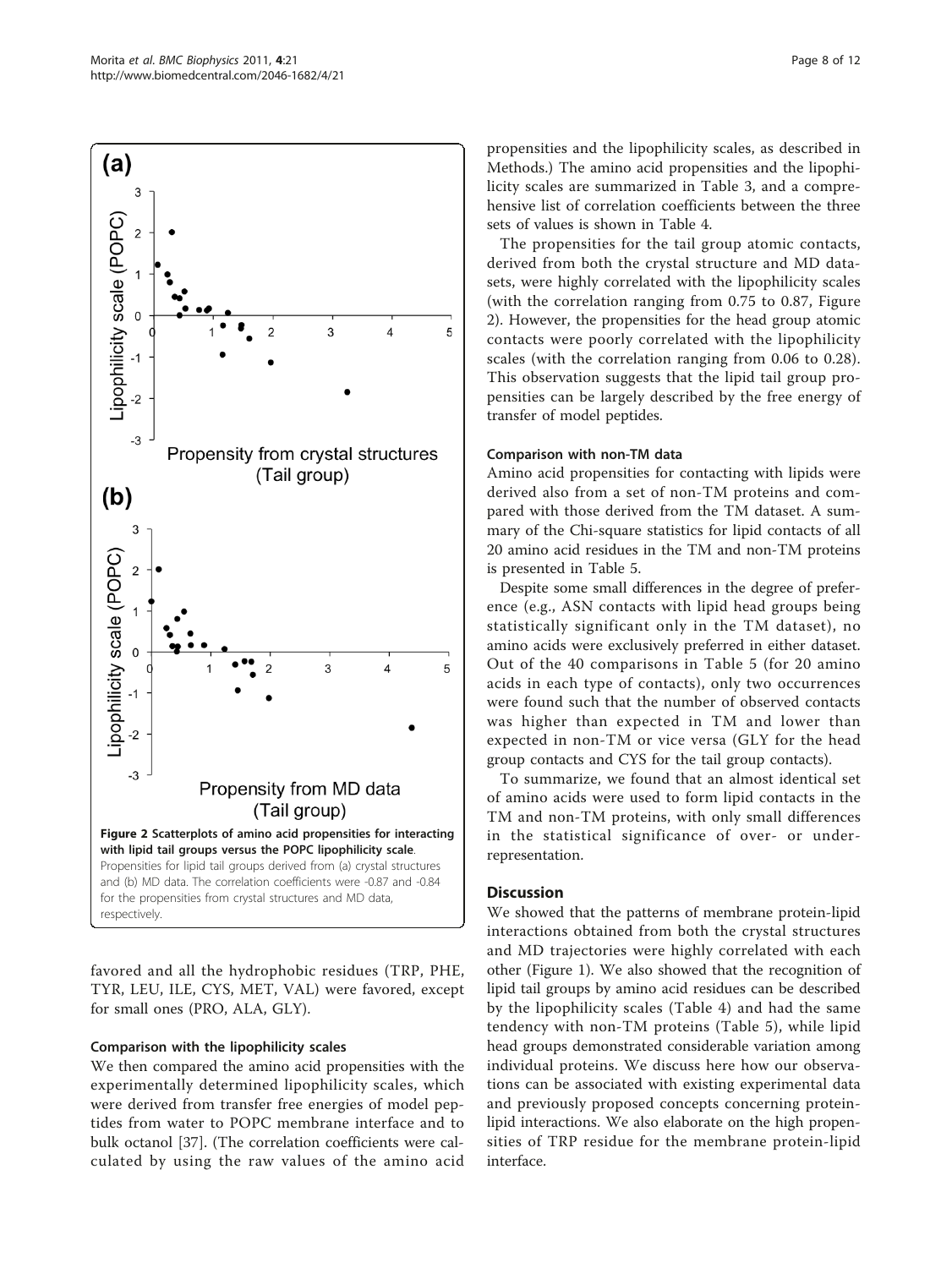<span id="page-8-0"></span>

| Table 5 Lipid contact statistics in TM and non-TM proteins with (a) head group and (b) tail group atoms |  |  |  |
|---------------------------------------------------------------------------------------------------------|--|--|--|
|---------------------------------------------------------------------------------------------------------|--|--|--|

|                                                                                   | Transmembrane (TM) proteins |                  |        |                   |          |                  | Non-transmembrane (non-TM) proteins |        |                   |          |  |  |
|-----------------------------------------------------------------------------------|-----------------------------|------------------|--------|-------------------|----------|------------------|-------------------------------------|--------|-------------------|----------|--|--|
|                                                                                   | Obs <sup>a</sup>            | Exp <sup>a</sup> | Counts | Signed chi-square | P-value  | Obs <sup>a</sup> | Exp <sup>a</sup>                    | Counts | Signed chi-square | P-value  |  |  |
| (a) Head group                                                                    |                             |                  |        |                   |          |                  |                                     |        |                   |          |  |  |
| $\ensuremath{\mathsf{T}\mathsf{R}\mathsf{P}}^{\dagger,\ \ensuremath{\mathsf{t}}}$ | 22                          | 9.12             | 290    | 18.19             | 2.00E-05 | 3                | 2.23                                | 84     | 0.27              | 6.06E-01 |  |  |
| $PHE^{+, +}$                                                                      | 35                          | 22.65            | 720    | 6.74              | 9.43E-03 | 13               | 9.06                                | 341    | 1.72              | 1.90E-01 |  |  |
| $T Y R^{+, +}$                                                                    | 28                          | 12.90            | 410    | 17.69             | 2.60E-05 | 21               | 7.25                                | 273    | 26.08             | 3.27E-07 |  |  |
| LEU                                                                               | 28                          | 37.40            | 1189   | $-2.36$           | 1.24E-01 | 20               | 21.85                               | 823    | $-0.16$           | 6.92E-01 |  |  |
| ILE                                                                               | 11                          | 23.18            | 737    | $-6.40$           | 1.14E-02 | 9                | 11.58                               | 436    | $-0.57$           | 4.49E-01 |  |  |
| CYS                                                                               | $\overline{2}$              | 4.25             | 135    | $-1.19$           | 2.76E-01 | $\overline{2}$   | 4.51                                | 170    | $-1.40$           | 2.37E-01 |  |  |
| MET                                                                               | 11                          | 11.51            | 366    | $-0.02$           | 8.80E-01 | $\mathbf{1}$     | 4.22                                | 159    | $-2.46$           | 1.17E-01 |  |  |
| $GLY^{\ddagger}$                                                                  | 15                          | 28.06            | 892    | $-6.07$           | 1.37E-02 | 15               | 13.54                               | 510    | 0.16              | 6.92E-01 |  |  |
| VAL                                                                               | 16                          | 26.70            | 849    | $-4.29$           | 3.83E-02 | 14               | 15.11                               | 569    | $-0.08$           | 7.75E-01 |  |  |
| SER                                                                               | 14                          | 20.57            | 654    | $-2.10$           | 1.47E-01 | 13               | 15.61                               | 588    | $-0.44$           | 5.08E-01 |  |  |
| THR                                                                               | 16                          | 19.53            | 621    | $-0.64$           | 4.24E-01 | 5                | 10.62                               | 400    | $-2.98$           | 8.45E-02 |  |  |
| ALA                                                                               | 16                          | 29.85            | 949    | $-6.42$           | 1.13E-02 | 12               | 17.55                               | 661    | $-1.76$           | 1.85E-01 |  |  |
| $HIS^{+, +}$                                                                      | 16                          | 8.05             | 256    | 7.85              | 5.09E-03 | 7                | 5.47                                | 206    | 0.43              | 5.13E-01 |  |  |
| $ASN^{^{\dagger, +}}$                                                             | 22                          | 11.45            | 364    | 9.73              | 1.82E-03 | 11               | 9.00                                | 339    | 0.44              | 5.06E-01 |  |  |
| PRO                                                                               | 9                           | 15.98            | 508    | $-3.05$           | 8.09E-02 | 6                | 10.36                               | 390    | $-1.83$           | 1.76E-01 |  |  |
| $GLN^{+,+}$                                                                       | 14                          | 8.30             | 264    | 3.91              | 4.80E-02 | 12               | 9.77                                | 368    | 0.51              | 4.76E-01 |  |  |
| ARG <sup>†, †</sup>                                                               | 32                          | 13.24            | 421    | 26.58             | 2.53E-07 | 20               | 10.41                               | 392    | 8.84              | 2.95E-03 |  |  |
| $LYS^{+, +}$                                                                      | 20                          | 12.20            | 388    | 4.98              | 2.56E-02 | 20               | 13.01                               | 490    | 3.75              | 5.27E-02 |  |  |
| ASP                                                                               | 6                           | 11.73            | 373    | $-2.80$           | 9.43E-02 | 5                | 11.79                               | 444    | $-3.91$           | 4.80E-02 |  |  |
| GLU                                                                               | 8                           | 14.34            | 456    | $-2.80$           | 9.40E-02 | 7                | 13.04                               | 491    | $-2.80$           | 9.45E-02 |  |  |
| (b) Tail group                                                                    |                             |                  |        |                   |          |                  |                                     |        |                   |          |  |  |
| $TRP^{+, +}$                                                                      | 42                          | 12.9             | 290    | 65.46             | 5.93E-16 | 9                | 3.07                                | 84     | 11.48             | 7.05E-04 |  |  |
| $PHE^{+, +}$                                                                      | 63                          | 32.1             | 720    | 29.82             | 4.75E-08 | 35               | 12.45                               | 341    | 40.84             | 1.66E-10 |  |  |
| $T Y R^{t, t}$                                                                    | 21                          | 18.3             | 410    | 0.41              | 5.22E-01 | 20               | 9.97                                | 273    | 10.10             | 1.49E-03 |  |  |
| $LEU^{\dagger, \; \ddagger}$                                                      | 85                          | 53.0             | 1189   | 19.37             | 1.08E-05 | 68               | 30.05                               | 823    | 47.92             | 4.43E-12 |  |  |
| $ILE^{+, +}$                                                                      | 48                          | 32.8             | 737    | 7.01              | 8.12E-03 | 33               | 15.92                               | 436    | 18.33             | 1.86E-05 |  |  |
| CYS <sup>†</sup>                                                                  | $\overline{7}$              | 6.0              | 135    | 0.16              | 6.88E-01 | 5                | 6.21                                | 170    | $-0.23$           | 6.28E-01 |  |  |
| $MET^{t,+}$                                                                       | 24                          | 16.3             | 366    | 3.63              | 5.67E-02 | 13               | 5.81                                | 159    | 8.92              | 2.83E-03 |  |  |
| GLY                                                                               | 17                          | 39.7             | 892    | $-13.01$          | 3.10E-04 | 4                | 18.62                               | 510    | $-11.48$          | 7.03E-04 |  |  |
| $VAL^{+, +}$                                                                      | 47                          | 37.8             | 849    | 2.23              | 1.36E-01 | 34               | 20.78                               | 569    | 8.42              | 3.72E-03 |  |  |
| <b>SER</b>                                                                        | 26                          | 29.1             | 654    | $-0.34$           | 5.61E-01 | 8                | 21.47                               | 588    | $-8.45$           | 3.65E-03 |  |  |
| THR                                                                               | 21                          | 27.7             | 621    | $-1.61$           | 2.05E-01 | 7                | 14.61                               | 400    | $-3.96$           | 4.66E-02 |  |  |
| ALA                                                                               | 39                          | 42.3             | 949    | $-0.25$           | 6.14E-01 | 24               | 24.14                               | 661    | 0.00              | 9.78E-01 |  |  |
| HIS                                                                               | 6                           | 11.4             | 256    | $-2.56$           | 1.10E-01 | 3                | 7.52                                | 206    | $-2.72$           | 9.92E-02 |  |  |
| <b>ASN</b>                                                                        | 7                           | 16.2             | 364    | $-5.24$           | 2.21E-02 | 3                | 12.38                               | 339    | $-7.11$           | 7.69E-03 |  |  |
| PRO                                                                               | 8                           | 22.6             | 508    | $-9.46$           | 2.10E-03 | 9                | 14.24                               | 390    | $-1.93$           | 1.65E-01 |  |  |
| GLN                                                                               | 6                           | 11.8             | 264    | $-2.82$           | 9.30E-02 | $\overline{2}$   | 13.44                               | 368    | $-9.73$           | 1.81E-03 |  |  |
| ARG                                                                               | 5                           | 18.8             | 421    | $-10.09$          | 1.49E-03 | 7                | 14.31                               | 392    | $-3.74$           | 5.32E-02 |  |  |
| <b>LYS</b>                                                                        | 4                           | 17.3             | 388    | $-10.21$          | 1.40E-03 | 8                | 17.89                               | 490    | $-5.47$           | 1.94E-02 |  |  |
| ASP                                                                               | 1                           | 16.6             | 373    | $-14.68$          | 1.28E-04 | $\overline{2}$   | 16.21                               | 444    | $-12.46$          | 4.16E-04 |  |  |
| GLU                                                                               | 6                           | 20.3             | 456    | $-10.09$          | 1.49E-03 | 3                | 17.93                               | 491    | $-12.43$          | 4.22E-04 |  |  |

Statistically significant values (p-value <0.05 or 95% significance) are in bold font. The amino acids are sorted in the ascending order of the lipophilicity scale for POPC interface.

t, # The dagger and double-dagger symbols are used to show residues in which observed contacts are more than expected for TM and non-TM proteins, respectively.

<sup>a</sup> Obs and Exp stand for observed and expected number of counts, respectively.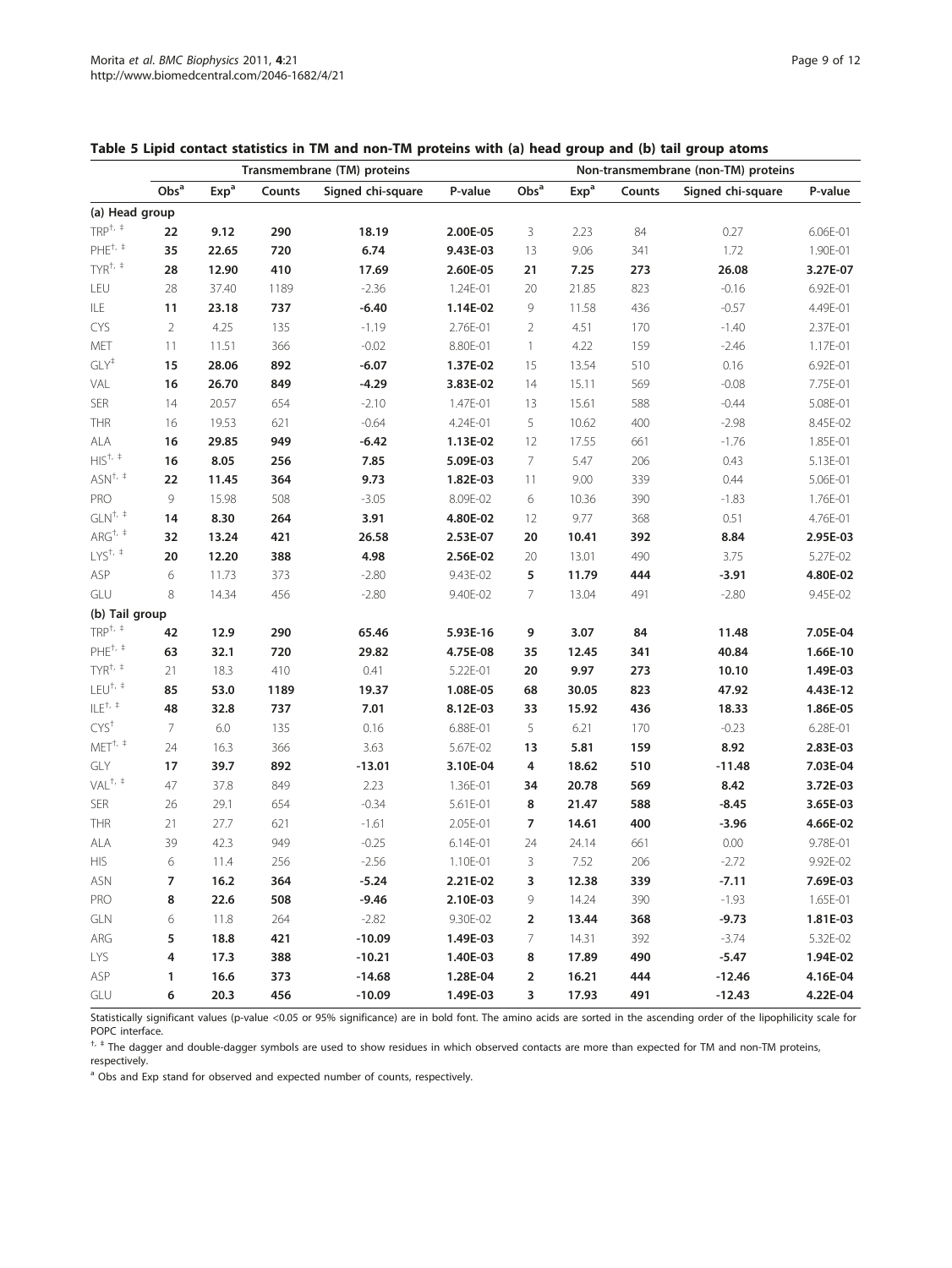#### Relation of Amino acid propensities to lipid-membrane protein interaction

Since membrane proteins are generally crystallized with detergent molecules used for solubilization and purification, the lipid molecules that remain in the crystal are considered those that are tightly bound to the membrane proteins. On the other hand, the lipid molecules in the first shell, also known as the annular shell around a membrane protein, are in direct contact with the protein and form weak and non-specific interactions according to spin-label EPR and fluorescence quenching experiments [[40,41](#page-11-0)]. Thus, intuitively, the amino acid propensities from the crystal structures should correspond to propensities for interacting with tightly-bound lipid molecules, while those from the MD trajectories should correspond to propensities for interacting weakly with lipid molecules in the annular shell (although some of these lipid molecules can be tightly bound). It is, therefore, non-trivial that we have observed such a high level of correlation between the propensities derived from these two datasets (Figure [1\)](#page-5-0). Assuming that the tight binding of lipids is achieved by forming a special binding pocket on the surface of a protein, the amino acid composition of such binding pockets appears to be no different from that of other surface positions. This result implies that no special chemical interaction is required for achieving the tight binding of at least the tail portion of lipid molecules, but transmembrane helix packing may create a specific binding pocket for specific lipid types for the protein's function.

Experimental studies of the potassium channel KcsA [[4,](#page-10-0)[42\]](#page-11-0) suggest that the tightly-bound lipids can be essential for its stability and function. The amino acid residues that interact with these tightly-bound lipids must have been selected during the course of evolution. However, our results suggest that these amino acids have been selected not necessarily based on their ability to form special chemical interactions with lipid tails but rather, they are general lipid-binding surface amino acids and happened to have been utilized for offering a physical basis of strong interaction.

For the head group contacts, although the TM and non-TM datasets produced a similar trend (Table [5](#page-8-0)), a weaker correlation was observed between the propensities derived from the crystal structure and MD datasets than that for the tail group contacts (Figure [1\)](#page-5-0). The difference between the head and tail contacts may be attributable to the larger standard error for the propensities for the head contacts (Table [3](#page-6-0)). The propensity values were computed for each protein and then averaged and thus, the larger standard error indicates a larger variance among the propensity values derived from different proteins. Indeed, a variety of modes of interaction have been observed between the protein and lipid head

groups in our dataset. Head groups of lipids often show disorder in high-resolution X-ray structures even when their tail groups are observed [\[40,43\]](#page-11-0). In our dataset, the head groups of tightly-bound lipids were completely or mostly disordered in rhodopsin (1gzm\_A), sensory rhodopsin (1xio\_A), succinate:ubiquinone oxidoreductase SQR (2h89\_C) and halorhodopsin (3a7k\_A); and fully or partially observed but not forming any hydrogen bond in bacteriorhodopsin (1x0i\_1), SQR (1zoy\_D), V-Type Na<sup>+</sup> -ATPase (2bl2\_I) and ligand-gated ion channel GLIC (3eam\_C). In other cases, the head groups appeared and formed hydrogen bonds, while the tail groups were disordered in  $Ca^{2+}-ATP$ ase (2eau\_A), rhomboid protease GlpG (2irv\_B), potassium channel Kir (2wll D) and nitrate reductase A NarGHI (3egw C).

Experimental studies have shown that differences in the chemical composition of the lipid head group affect the stability and function of membrane proteins, including KcsA, MscL,  $Ca^{2+}$ -ATPase and others. Considering all these observations, the role of lipid head-protein interactions is likely to vary among different types of membrane proteins and this notion is consistent with the head contact propensities obtained in this paper, which were diverse and more complex than the tail contact propensities.

# Concentration of TRP at a lipid-water interface for anchoring the protein to the membrane

In both the crystal structure and MD datasets, we observed a conspicuously high propensity of TRP residues for contacting lipid molecules (Figure [1\)](#page-5-0), indicating that TRP favors positions in a membrane protein that allow interaction with lipids.

Although TRP is generally not an abundant residue, either in membrane or soluble proteins [[16](#page-10-0)], TRP has been reported to occur frequently near the membrane boundaries [\[44](#page-11-0)-[46\]](#page-11-0), as confirmed by our recent statistical analysis [[16\]](#page-10-0). Systematic experimental studies using model peptides and proteins have also produced a similar picture [[47-50\]](#page-11-0). (See Killian and von Hejine [\[51](#page-11-0)] for a review and examples of high-resolution structures are found in Lee [[40](#page-11-0)].)

The amphiphilic nature of TRP (and also TYR) residues explains why TRP favors to locate at a water-lipid interface; these amphiphilic residues are thought to be locking the membrane protein into the correct location and orientation like anchors or floats at the membranewater interface. Sansom and colleagues have observed the interfacial anchoring behavior of the amphiphilic residues in their MD simulations of both the outer membrane protein OmpA and the potassium channel KcsA [[18](#page-10-0)].

All indications are that the significantly high propensities in Figure [1](#page-5-0) were obtained as a consequence of the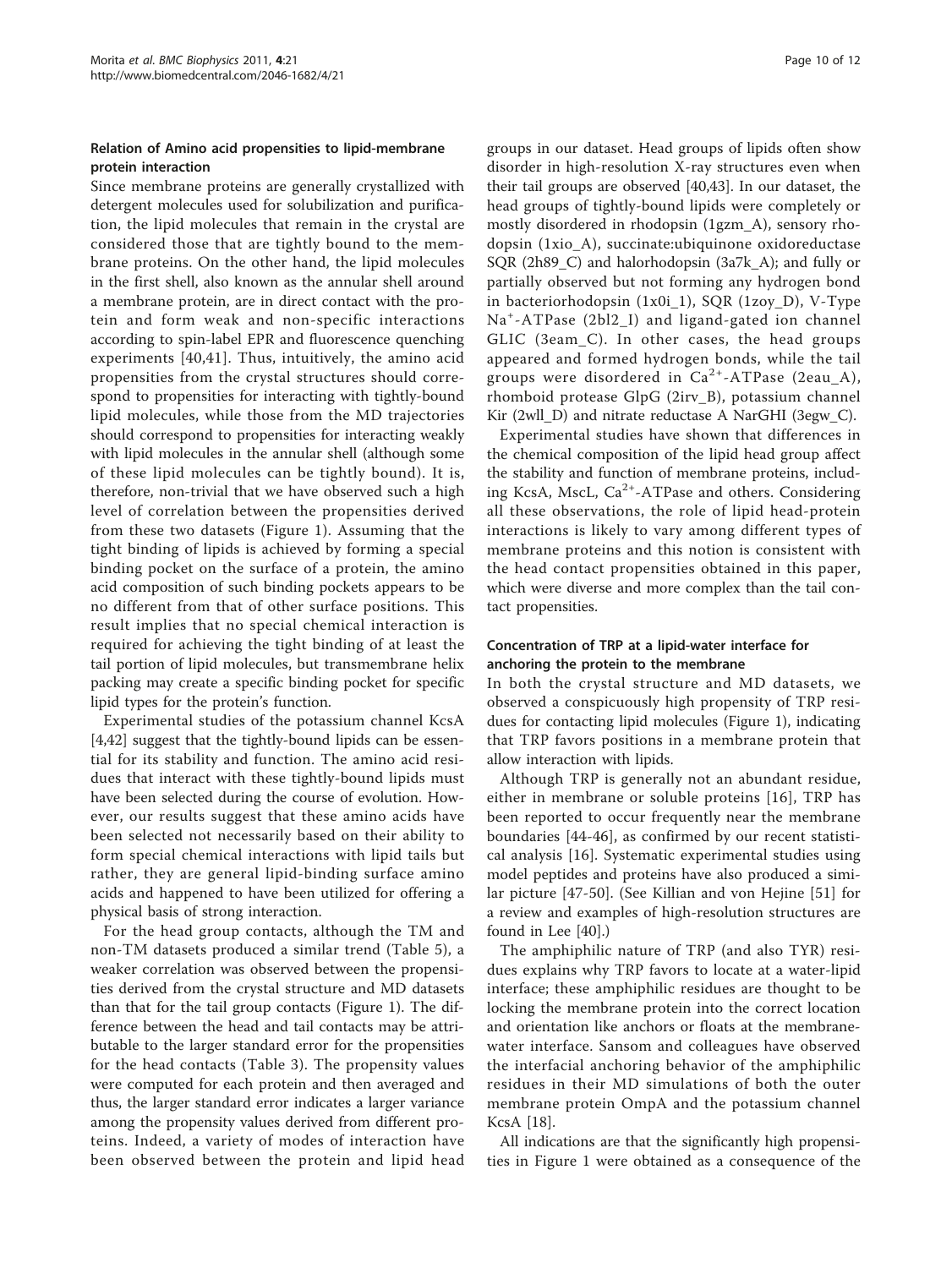<span id="page-10-0"></span>combined effect of the general low abundance and the amphiphilic nature of TRP.

#### Conclusions

We analyzed lipid preferences of membrane proteins at atomic resolution, which were divided into those for lipid head and tail groups, by using a combination of data from crystal structures and MD simulations. The results revealed a common pattern of lipid tail-amino acid interactions in both datasets, suggesting that tightly-bound lipid molecules and lipids in the annular shell interact with membrane proteins in a similar manner, largely explained by general lipophilicity. On the other hand, lipid head-amino acid interactions showed a more complicated and variable pattern and are likely to affect the specific function of individual proteins. We also showed that TM and non-TM proteins utilize essentially an identical set of amino acids for interacting with lipid head and tail groups.

#### Additional material

[Additional file 1: T](http://www.biomedcentral.com/content/supplementary/2046-1682-4-21-S1.PDF)his file includes Figure S1.

#### Author details

<sup>1</sup>Department of Fundamental Research, National Institute of Biomedical Innovation, 7-6-8 Saito Asagi, Ibaraki, Osaka, Japan. <sup>2</sup>Institute of Bioinformatics Research and Development, Japan Science and Technology Agency, 5-3 Yonbancho, Chiyoda-ku, Tokyo, Japan. <sup>3</sup>RIKEN Quantitative Biology Center, 7-1-26 Minatojima-minamimachi, Chuo-ku, Kobe, Hyogo, Japan. <sup>4</sup> RIKEN Advanced Science Institute, 2-1 Hirosawa, Wako-shi, Saitama, Japan. <sup>5</sup>RIKEN Advanced Institute for Computational Science, 7-1-26 Minatojima-minamimachi, Chuo-ku, Kobe, Hyogo, Japan.

#### Authors' contributions

MM and AVSKMK created the dataset, carried out analysis and drafted the manuscript. SA performed the statistical analysis. TM and YS carried out the molecular dynamics. KM conceived of the study, and participated in its design and coordination and helped to draft the manuscript. All authors read and approved the final manuscript.

#### Received: 9 September 2011 Accepted: 14 December 2011 Published: 14 December 2011

#### References

- 1. Jones DT: [Do transmembrane protein superfolds exist?](http://www.ncbi.nlm.nih.gov/pubmed/9515724?dopt=Abstract) FEBS Lett 1998, 423:281-285.
- 2. Wallin E, von Heijne G: [Genome-wide analysis of integral membrane](http://www.ncbi.nlm.nih.gov/pubmed/9568909?dopt=Abstract) [proteins from eubacterial, archaean, and eukaryotic organisms.](http://www.ncbi.nlm.nih.gov/pubmed/9568909?dopt=Abstract) Protein Sci 1998, 7:1029-1038.
- van Dalen A, Hegger S, Killian JA, de Kruijff B: [Influence of lipids on](http://www.ncbi.nlm.nih.gov/pubmed/12163157?dopt=Abstract) [membrane assembly and stability of the potassium channel KcsA.](http://www.ncbi.nlm.nih.gov/pubmed/12163157?dopt=Abstract) FEBS Lett 2002, 525:33-38.
- 4. Triano I, Barrera FN, Renart ML, Molina ML, Fernandez-Ballester G, Poveda JA, Fernandez AM, Encinar JA, Ferrer-Montiel AV, Otzen D, Gonzalez-Ros JM: [Occupancy of nonannular lipid binding sites on KcsA](http://www.ncbi.nlm.nih.gov/pubmed/20481584?dopt=Abstract) [greatly increases the stability of the tetrameric protein.](http://www.ncbi.nlm.nih.gov/pubmed/20481584?dopt=Abstract) Biochemistry 2010, 49:5397-5404.
- van den Brink-van der Laan E, Chupin V, Killian JA, de Kruijff B: [Stability of](http://www.ncbi.nlm.nih.gov/pubmed/15065868?dopt=Abstract) [KcsA tetramer depends on membrane lateral pressure.](http://www.ncbi.nlm.nih.gov/pubmed/15065868?dopt=Abstract) Biochemistry 2004, 43:4240-4250.
- 6. Heginbotham L, Kolmakova-Partensky L, Miller C: [Functional reconstitution](http://www.ncbi.nlm.nih.gov/pubmed/9607934?dopt=Abstract) [of](http://www.ncbi.nlm.nih.gov/pubmed/9607934?dopt=Abstract) [a](http://www.ncbi.nlm.nih.gov/pubmed/9607934?dopt=Abstract) [prokaryotic](http://www.ncbi.nlm.nih.gov/pubmed/9607934?dopt=Abstract) [K](http://www.ncbi.nlm.nih.gov/pubmed/9607934?dopt=Abstract)<sup>+</sup> [channel.](http://www.ncbi.nlm.nih.gov/pubmed/9607934?dopt=Abstract) J Gen Physiol 1998, 111:741-749.
- 7. Valiyaveetil FI, Zhou Y, MacKinnon R: [Lipids in the structure, folding, and](http://www.ncbi.nlm.nih.gov/pubmed/12196015?dopt=Abstract) [function](http://www.ncbi.nlm.nih.gov/pubmed/12196015?dopt=Abstract) [of](http://www.ncbi.nlm.nih.gov/pubmed/12196015?dopt=Abstract) [the](http://www.ncbi.nlm.nih.gov/pubmed/12196015?dopt=Abstract) [KcsA](http://www.ncbi.nlm.nih.gov/pubmed/12196015?dopt=Abstract) [K](http://www.ncbi.nlm.nih.gov/pubmed/12196015?dopt=Abstract)<sup>+</sup> [channel.](http://www.ncbi.nlm.nih.gov/pubmed/12196015?dopt=Abstract) Biochemistry 2002, 41:10771-10777.
- 8. Starling AP, Dalton KA, Fast JM, Oliver S, Lee AG: [Effects of](http://www.ncbi.nlm.nih.gov/pubmed/8947502?dopt=Abstract) [phosphatidylethanolamines](http://www.ncbi.nlm.nih.gov/pubmed/8947502?dopt=Abstract) [on](http://www.ncbi.nlm.nih.gov/pubmed/8947502?dopt=Abstract) [the](http://www.ncbi.nlm.nih.gov/pubmed/8947502?dopt=Abstract) [activity](http://www.ncbi.nlm.nih.gov/pubmed/8947502?dopt=Abstract) [of](http://www.ncbi.nlm.nih.gov/pubmed/8947502?dopt=Abstract) the  $Ca<sup>2+</sup>$  $Ca<sup>2+</sup>$ -ATPase of [sarcoplasmic reticulum.](http://www.ncbi.nlm.nih.gov/pubmed/8947502?dopt=Abstract) Biochem J 1996, 320(Pt 1):309-314.
- 9. Dalton KA, East JM, Mall S, Oliver S, Starling AP, Lee AG: [Interaction of](http://www.ncbi.nlm.nih.gov/pubmed/9445393?dopt=Abstract) [phosphatidic](http://www.ncbi.nlm.nih.gov/pubmed/9445393?dopt=Abstract) [acid](http://www.ncbi.nlm.nih.gov/pubmed/9445393?dopt=Abstract) [and](http://www.ncbi.nlm.nih.gov/pubmed/9445393?dopt=Abstract) [phosphatidylserine](http://www.ncbi.nlm.nih.gov/pubmed/9445393?dopt=Abstract) [with](http://www.ncbi.nlm.nih.gov/pubmed/9445393?dopt=Abstract) [the](http://www.ncbi.nlm.nih.gov/pubmed/9445393?dopt=Abstract)  $Ca^{2+}$  $Ca^{2+}$ -ATPase of [sarcoplasmic reticulum and the mechanism of inhibition.](http://www.ncbi.nlm.nih.gov/pubmed/9445393?dopt=Abstract) Biochem J 1998, 329(Pt 3):637-646.
- 10. Pilot JD, East JM, Lee AG: [Effects of phospholipid headgroup and phase](http://www.ncbi.nlm.nih.gov/pubmed/11732909?dopt=Abstract) [on the activity of diacylglycerol kinase of Escherichia coli.](http://www.ncbi.nlm.nih.gov/pubmed/11732909?dopt=Abstract) Biochemistry 2001, 40:14891-14897.
- 11. Powl AM, East JM, Lee AG: [Anionic phospholipids affect the rate and](http://www.ncbi.nlm.nih.gov/pubmed/18341289?dopt=Abstract) [extent of flux through the mechanosensitive channel of large](http://www.ncbi.nlm.nih.gov/pubmed/18341289?dopt=Abstract) [conductance MscL.](http://www.ncbi.nlm.nih.gov/pubmed/18341289?dopt=Abstract) Biochemistry 2008, 47:4317-4328.
- 12. Pilpel Y, Ben-Tal N, Lancet D: [kPROT: a knowledge-based scale for the](http://www.ncbi.nlm.nih.gov/pubmed/10588897?dopt=Abstract) [propensity of residue orientation in transmembrane segments.](http://www.ncbi.nlm.nih.gov/pubmed/10588897?dopt=Abstract) [Application to membrane protein structure prediction.](http://www.ncbi.nlm.nih.gov/pubmed/10588897?dopt=Abstract) J Mol Biol 1999, 294:921-935.
- 13. Punta M, Maritan A: [A knowledge-based scale for amino acid membrane](http://www.ncbi.nlm.nih.gov/pubmed/12471604?dopt=Abstract) [propensity.](http://www.ncbi.nlm.nih.gov/pubmed/12471604?dopt=Abstract) Proteins 2003, 50:114-121.
- 14. Eyre TA, Partridge L, Thornton JM: [Computational analysis of alpha-helical](http://www.ncbi.nlm.nih.gov/pubmed/15388845?dopt=Abstract) [membrane protein structure: implications for the prediction of 3D](http://www.ncbi.nlm.nih.gov/pubmed/15388845?dopt=Abstract) [structural models.](http://www.ncbi.nlm.nih.gov/pubmed/15388845?dopt=Abstract) Protein Eng Des Sel 2004, 17:613-624.
- 15. Adamian L, Nanda V, DeGrado WF, Liang J: [Empirical lipid propensities of](http://www.ncbi.nlm.nih.gov/pubmed/15789404?dopt=Abstract) [amino acid residues in multispan alpha helical membrane proteins.](http://www.ncbi.nlm.nih.gov/pubmed/15789404?dopt=Abstract) Proteins 2005, 59:496-509.
- 16. Mokrab Y, Stevens TJ, Mizuguchi K: [Lipophobicity and the residue](http://www.ncbi.nlm.nih.gov/pubmed/18561171?dopt=Abstract) [environments of the transmembrane alpha-helical bundle.](http://www.ncbi.nlm.nih.gov/pubmed/18561171?dopt=Abstract) Proteins 2009, 74:32-49.
- 17. Khalili-Araghi F, Gumbart J, Wen PC, Sotomayor M, Tajkhorshid E, Schulten K: [Molecular dynamics simulations of membrane channels and](http://www.ncbi.nlm.nih.gov/pubmed/19345092?dopt=Abstract) [transporters.](http://www.ncbi.nlm.nih.gov/pubmed/19345092?dopt=Abstract) Curr Opin Struct Biol 2009, 19:128-137.
- 18. Deol SS, Bond PJ, Domene C, Sansom MS: [Lipid-protein interactions of](http://www.ncbi.nlm.nih.gov/pubmed/15465855?dopt=Abstract) [integral membrane proteins: a comparative simulation study.](http://www.ncbi.nlm.nih.gov/pubmed/15465855?dopt=Abstract) Biophys J 2004, 87:3737-3749.
- 19. Lensink MF, Govaerts C, Ruysschaert JM: [Identification of specific lipid](http://www.ncbi.nlm.nih.gov/pubmed/20139086?dopt=Abstract)[binding sites in integral membrane proteins.](http://www.ncbi.nlm.nih.gov/pubmed/20139086?dopt=Abstract) J Biol Chem 2010, 285:10519-10526.
- 20. Mori T, Ishitani R, Tsukazaki T, Nureki O, Sugita Y: [Molecular mechanisms](http://www.ncbi.nlm.nih.gov/pubmed/20055474?dopt=Abstract) [underlying the early stage of protein translocation through the Sec](http://www.ncbi.nlm.nih.gov/pubmed/20055474?dopt=Abstract) [translocon.](http://www.ncbi.nlm.nih.gov/pubmed/20055474?dopt=Abstract) Biochemistry 2010, 49:945-950.
- 21. Berman HM, Westbrook J, Feng Z, Gilliland G, Bhat TN, Weissig H, Shindyalov IN, Bourne PE: [The Protein Data Bank.](http://www.ncbi.nlm.nih.gov/pubmed/10592235?dopt=Abstract) Nucleic Acids Res 2000, 28:235-242.
- 22. Ligand Expo. [\[http://ligand-expo.rcsb.org/](http://ligand-expo.rcsb.org/)].
- 23. PDBeChem. [[http://www.ebi.ac.uk/msd-srv/msdchem/\]](http://www.ebi.ac.uk/msd-srv/msdchem/).
- 24. PubChem. [\[http://pubchem.ncbi.nlm.nih.gov/\]](http://pubchem.ncbi.nlm.nih.gov/).
- 25. RCSB PDB. [\[http://www.rcsb.org/](http://www.rcsb.org/)].
- 26. Altschul SF, Madden TL, Schaffer AA, Zhang J, Zhang Z, Miller W, Lipman DJ: [Gapped BLAST and PSI-BLAST: a new generation of protein](http://www.ncbi.nlm.nih.gov/pubmed/9254694?dopt=Abstract) [database search programs.](http://www.ncbi.nlm.nih.gov/pubmed/9254694?dopt=Abstract) Nucleic Acids Res 1997, 25:3389-3402.
- 27. Tusnady GE, Dosztanyi Z, Simon I: PDB TM: selection and membrane [localization of transmembrane proteins in the protein data bank.](http://www.ncbi.nlm.nih.gov/pubmed/15608195?dopt=Abstract) Nucleic Acids Res 2005, 33:D275-278.
- 28. Lomize MA, Lomize AL, Pogozheva ID, Mosberg HI: [OPM: orientations of](http://www.ncbi.nlm.nih.gov/pubmed/16397007?dopt=Abstract) [proteins in membranes database.](http://www.ncbi.nlm.nih.gov/pubmed/16397007?dopt=Abstract) Bioinformatics 2006, 22:623-625.
- 29. PDB2TMD. [<http://www.bio.cam.ac.uk/~tjs23/pdb2tmd/>].
- 30. Tsukazaki T, Mori H, Fukai S, Ishitani R, Mori T, Dohmae N, Perederina A, Sugita Y, Vassylyev DG, Ito K, Nureki O: [Conformational transition of Sec](http://www.ncbi.nlm.nih.gov/pubmed/18923527?dopt=Abstract) [machinery inferred from bacterial SecYE structures.](http://www.ncbi.nlm.nih.gov/pubmed/18923527?dopt=Abstract) Nature 2008, 455:988-991.
- 31. Toyoshima C, Nakasako M, Nomura H, Ogawa H: [Crystal structure of the](http://www.ncbi.nlm.nih.gov/pubmed/10864315?dopt=Abstract) [calcium pump of sarcoplasmic reticulum at 2.6 A resolution.](http://www.ncbi.nlm.nih.gov/pubmed/10864315?dopt=Abstract) Nature 2000, 405:647-655.
- van den Berg B, Clemons WM Jr, Collinson I, Modis Y, Hartmann E, Harrison SC, Rapoport TA: [X-ray structure of a protein-conducting](http://www.ncbi.nlm.nih.gov/pubmed/14661030?dopt=Abstract) [channel.](http://www.ncbi.nlm.nih.gov/pubmed/14661030?dopt=Abstract) Nature 2004, 427:36-44.